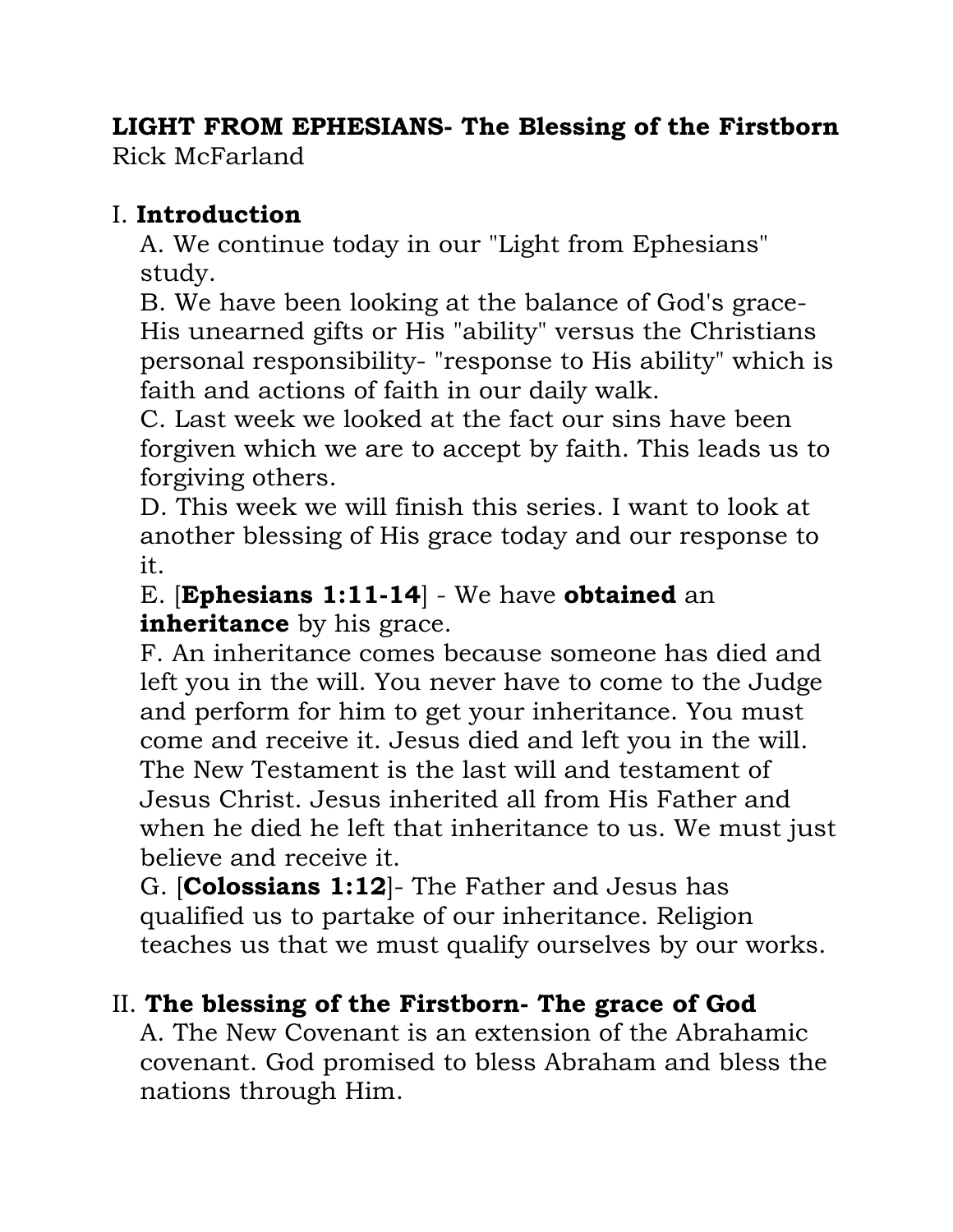B. This was an unconditional covenant made between God and the Lord Jesus Christ. Abraham was asleep while it was made. [**Gen. 15**]

C. The blessing of Abraham passed down to his offspring. D. If you follow the passing down of the blessing of Abraham, God would set aside the firstborn to whom the blessing was owed and gave it to the younger son to whom it was not owed. They received it by grace and not because of works!

E. Ishmael was cast out and Isaac received it instead. Esau was rejected and Jacob got it instead. Jacob gave the coat of many colors that belonged to the firstborn to Joseph the youngest instead. Jacob crossed his hands and by passed Manasseh and gave the firstborn blessing to Ephraim instead. God did this to show that the New Covenant and the blessing of Abraham comes to those whom it is not owed and are not deserving of it. It comes by grace and not works. It is received by faith. God did this to show that by the rejection of the firstborn, those who were not owed it and did not deserve it would receive the blessing of the firstborn.

F. [**Gal. 3:13-14**] -Jesus the firstborn of God. He was cut off on the cross so the blessing of the firstborn, the inheritance of the Father, would come on those to whom it was not owed nor deserved- US! We receive the blessing of Abraham by faith not works.

## III. **The seal of our inheritance**

A. When we got saved we were sealed by the Spirit of Promise

B. A seal in ancient times was a mark of ownership, showed authenticity, and provided protection and security.